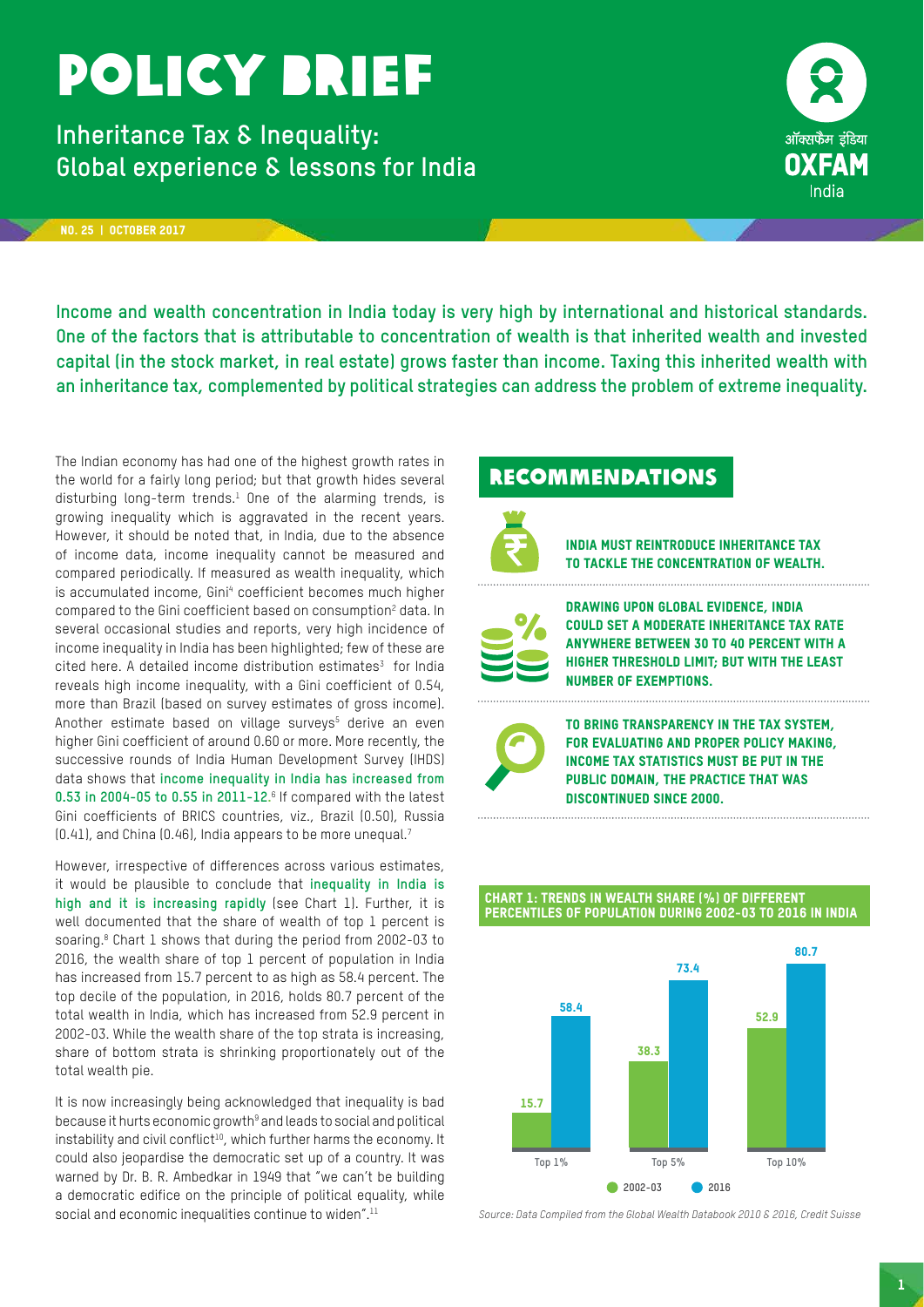

Inheritance tax is commonly known as Estate Tax/Duty in India. The philosophy behind inheritance taxes is that wealth should be created and earned, rather than inherited. It is A fact that once a fortune is accumulated or acquired, it develops a momentum of its own. The super-rich have the money to spend on multiple investment options to secure annual returns far higher than ordinary savers and it leads to growing concentration of wealth.

In the absence of inheritance or wealth tax, as the famous economist Thomas Piketty observes, the phenomenon of increasing concentration of wealth is very likely manifested in India. In the context of growing social inequity and injustice, inheritance tax could be an option to curb it as well as to generate additional resources.<sup>12</sup>

### **As per the 2016 Forbes list, worldwide 1810 dollar billionaires**<sup>13</sup> **own \$trillion 6.5 which is equivalent to the wealth of bottom 70 percent of humanity.**

An Oxfam study found that whilst some billionaires owe their fortunes exclusively to hard work and talent, **one third of the world's billionaire wealth is inherited and while 43 percent is the result of crony connections with government.**<sup>14</sup> For developing countries alone, 71 percent of extreme wealth is derived from either state-dependent industries or inheritance — that is \$trillion 1.65 held by 470 individuals in 38 developing countries. State-dependent industries that offer opportunities of rent-seeking — like mining, telecoms and utilities— account for a whopping 56 percent of billionaire wealth in these countries, $15$  that is, the rest 15 percent of wealth is inherited. Global financial services company UBS has projected that over the next 20 years, 500 people will hand over \$trillion 2.1 to their heirs.<sup>16</sup>

India is also experiencing similar type of growing concentration of inherited wealth. In India, where direct tax revenue is low, for augmenting it, inheritance tax is yet to be explored properly. **A conservative estimate shows that the revenue potential of inheritance tax and wealth tax in India is around 0.8 percent of GDP for 2011- 12.**<sup>17</sup> Inheritance tax was removed in 1985 in India. Prior to its removal, the collection

of inheritance tax was 0.4 percent of total direct tax revenue. All other things being equal, presently, India could have collected around INR 30 billion only from inheritance tax; In 2015-16, India's total collection of direct tax revenue was Rs. 7419.5 Billion.18

In between 2000 and 2013, India's private wealth has reportedly increased drastically from \$trillion 1.5 to \$trillion 3.6, that is, an increase by 300 percent. **As per the Global Wealth Databook 2016**<sup>19</sup> **published by the Credit Suisse, top 10 percent of India's population possess 80.7 percent of the total wealth.** As per the 2012 Forbes list, the number of billionaires in India increased from only two in the mid-1990s to 46 in 2012; wealth of these constituted 10 percent of India's GDP in 2012. The number of billionaires increased to 111 in 2016.20

### **Wealth held by billionaires in India arise from three major sources - inheritance, selfmade, and 'inherited and growing'.**

While a sizeable number of billionaires (21) are 'self-made', as revealed by a recent study done by Gandhi and Walton (2012) 21, about 40 percent of total billionaire wealth is in the 'inherited and growing' category. Further, the study also found that all of these billionaires are associated with corporate activities and notable wealth creation occurred in sectors with substantial potential for rent extraction and rent sharing between private and government players. It is also noteworthy that income inequality is underestimated due to hidden wealth, owned mostly by the richest segment of the population. In his 2013-14 budget speech, the then Union Finance Minister P. Chidambaram, had quoted that out of the 3.7 crore income tax assesses in India,

only 42,800 people's declared income was more than INR 1 crore a year. It is definitely a gross underestimation. Further, this official estimates of income, due to unavailability of information, also fail to capture the assets held by some people in offshore 'tax havens' (e.g. Mauritius, Cyprus, Cayman Islands etc.).

Given the extreme concentration of wealth that India is experiencing, it is imperative to take some immediate measures, and one of the measures could be reintroducing "Inheritance Tax." It should be noted that at present, there is no inheritance tax<sup>22</sup> (estate duty) payable in India.

**Estate Duty was payable, in India, under the Estate Duty Act, 1953; this was paid on property passed on to the legal heirs on death of a person. When estate duties existed, estates valued at over INR 20 lakh, attracted a high duty of 85 (maximum slab rate) percent.**23 **Prior to removal, in the financial year 1984-85, it garnered INR 200 million (which was 0.4 percent of the total direct tax collection in that year).** 24 **In March 1985, inheritance tax was abolished on the ground that it led to procedural harassment of large number of tax payers with negligible gain in terms of revenue.**<sup>25</sup> No heed was paid to the argument that inheritance wealth was the principle source of concentration of wealth in any society.<sup>26</sup> If the tax was ineffective and any administrative bottlenecks existed, corrective measures should have been taken instead of abolishing it.

It is also very often argued that inheritance tax send the wrong signal to investors. This, however, is a blunt argument because a modest, well-designed inheritance tax is not going to deter investors.27 It is evident globally, that in order to attract investors, various other reforms in an economy must be carried out, instead of focusing on tax alone.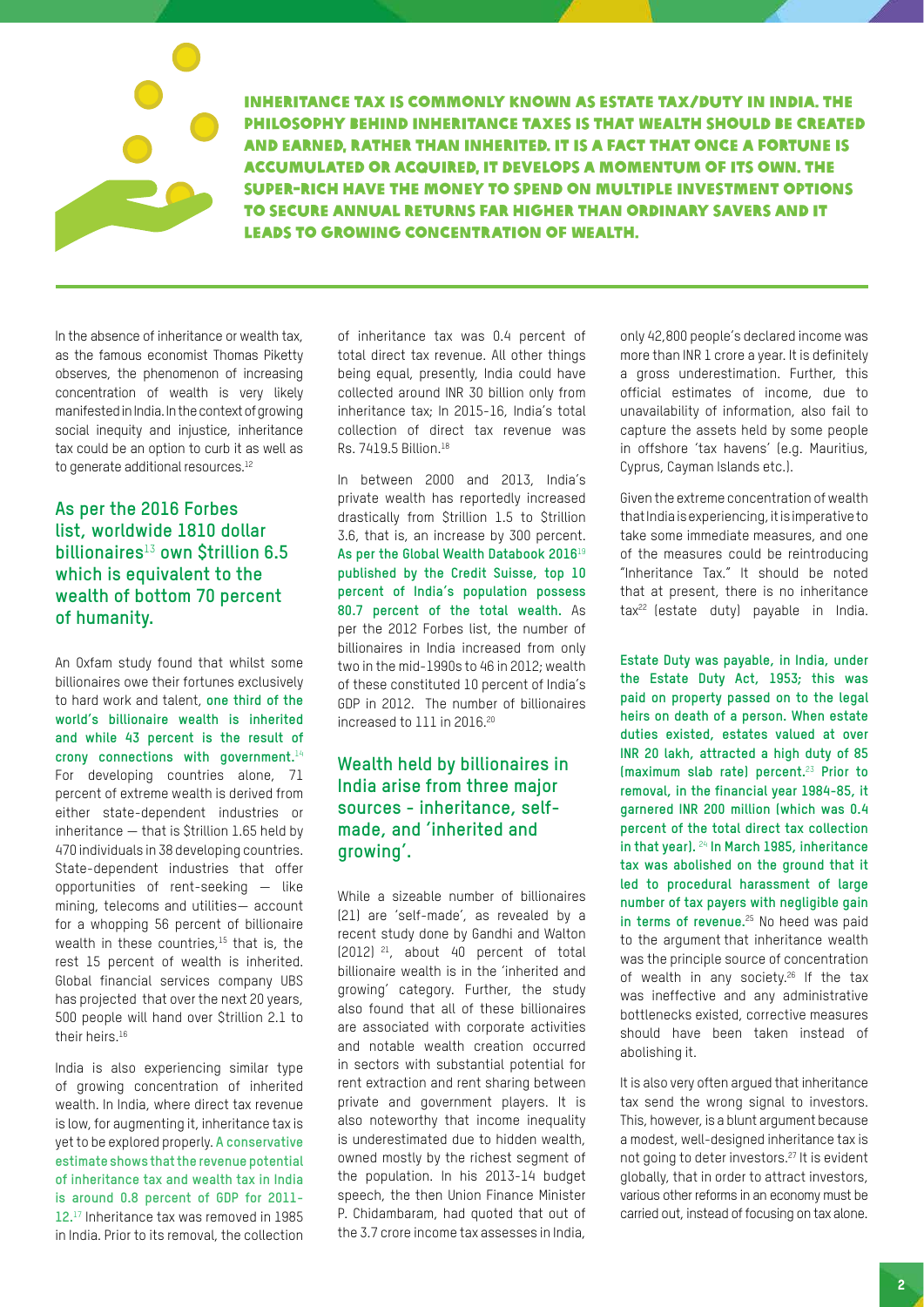## COMPARISON OF INHERITANCE TAX ACROSS COUNTRIES

Prior to its removal, inheritance tax in India was extremely high at 85 percent. For setting a reasonable tax rate, it would be worthwhile to have a quick glimpse over the presence of inheritance tax across countries. It is evident (see Chart 2) that Japan has the highest inheritance tax rate (55%) among the OECD countries followed by South Korea (50%), France (45%), United Kingdom (40%), United States (40%) and so on. Few OECD countries, like Austria, Australia, Canada, Norway, Portugal, Sweden etc., do not have any inheritance tax.

Among the BRICS countries, despite having extreme inequalities, Russia and India have no inheritance tax. Brazil, China and South Africa have some taxes which are similar to inheritance taxes (see Box 1). Thus, inheritance tax exists in many countries and rates vary within a wide range across countries. The tax rates are set by the individual countries as per their policy strategies.

Given India's growing inequality, low tax-GDP ratio, and dependence on indirect taxes, reintroducing inheritance tax could be a good policy move. It would address the issue of inequality and, simultaneously, additional resources generated through this tax could be invested in improving essential services like health and education for better human development.

#### BOX 1: Inheritance Taxes in Brazil, China and South Africa



State tax on causa mortis wealth transfer and donation (ITCMD): Inheritance rights should be exempted from income taxation in the country of residence. However, state tax on causa mortis (a deathbed gift) wealth transfer (ITCMD) should be enforceable to surviving family members residing in Brazil or to the donee (the state law that regulates the ITCMD taxation may also indicate the donor as jointly responsible to pay the ITCMD in case the donee fails to pay the tax due). The ITCMD is a state tax levied on transfers of goods on death-related inventories or donations (in case of living individuals), which is payable on movable and immovable property (e.g., real estate or cash lump sums). Nevertheless, it is important to note that the maximum applicable rate is currently capped at 8 percent; however, an increase in the rate is expected up to 20 percent.

# CHINA

From an estate and succession perspective, no real estate transfer tax is levied in China. However, an individual's transfer of real estate or land-use rights in China may be subject to individual income tax (IIT), business tax, deed tax, stamp duty and land appreciation tax.

## **SOUTH AFRICA**

South Africa has an estate duty applicable on the death of an individual. This is provided for in the Estate Duty Act No. 45 of 1955. The estate duty applies to the net value (i.e., assets less liabilities) of an individual's estate when he or she dies. The value of assets disposed of during the course of winding up the estate is the value to be used, and assets transferred to heirs are priced at market value on the date of death. The statute contains rules relating to deemed property and deemed valuations with respect to certain transactions.

#### Chart 2: ESTATE/INHERITANCE TAX RATE (%) LINEAL HEIRS IN OECD COUNTRIES IN 2015



*Source: Family Business Coalition and Tax Foundation, 2015 28*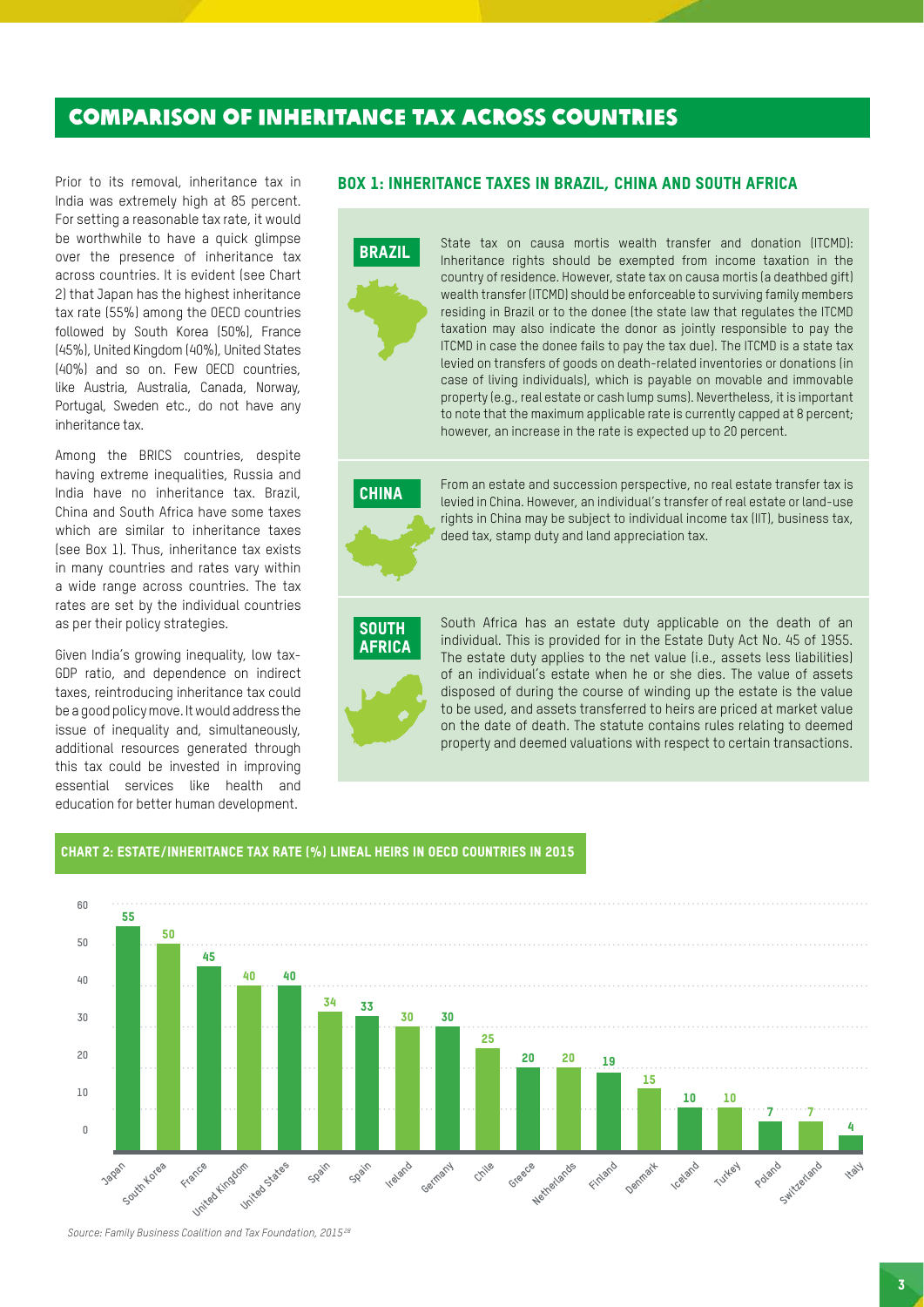It is a fact that India's tax-GDP ratio is very low compared to many developed and even several developing countries. For increasing tax-GDP ratio, it is not always necessary to increase tax rates. Instead, widening tax base could always be a viable option. **Reintroducing inheritance tax will serve the twin purpose of widening and augmenting revenue collection and reduce intergenerational persistence of inequality.** It would also help to enhance the progressivity in Indian tax system by increasing the share of direct taxes.

In 2012, the issue of inheritance tax gained prominence as there were news reports that the Indian Government was thinking of reintroducing this levy; but no formal proposal was tabled before the Parliament. Soon after assuming office in 2014, Jayant Sinha, the Minister of State for Finance, said he favoured bringing back the inheritance tax in some form. However, his proposal did not find favour with finance minister Arun Jaitley and others in the government. Although several economists and experts, namely, Raghuram Rajan, Vijay Kelkar, Ajay Shah, Pratap Bhanu Mehta, among others, advocated for such a tax, the issue was never fully debated. In fact, the prevailing inequality presents a strong case to bring back inheritance tax or estate duty; the purpose of inheritance taxes was never only revenue mobilisation, it was also to limit the concentration of wealth in the hands of a few as is enshrined in the Constitution of India.

However, tax rates, whether on income or estate, should never be penal or extortionate.<sup>29</sup> We would strongly advocate for a moderate inheritance tax rate. In India, prior to removal, maximum slab rate of inheritance tax was an exorbitant 85 percent. **On the basis of the global evidence, India could set an inheritance tax rate between 30 to 40 percent.** It should be noted here that an eminent expert in this field, Prof. Arun Kumar suggested that **given the disparity in India, which is greater than in USA, the Estate Duty should be at least 60 percent.**<sup>30</sup>

When inheritance tax was in place, assets below a threshold limit of INR 0.1 million $31$  were exempted while determining the taxable value of the estate. In case of co-parceners<sup>32</sup> inheriting a Hindu Undivided Family's (HUF) property, this threshold was lowered to INR 50,000.33 That threshold limit is archaic in the context of India's present socio-economic situation and there must be an upward revision of the overall threshold limit. Whatever threshold limit is decided, whether INR 30 million or 50 million,

the number of exemptions should be limited to avoid procedural bottlenecks. Eminent expert, Vijay Kelkar advocates INR 500 million as the threshold limit, whereas few others feel that INR 200 million would be good starting point.<sup>34</sup>

To get an idea about the global practice of the threshold limit of inheritance tax, it would be worthwhile to note here that in the United Kingdom, under the old rules, properties valued at GBP 325,000 or less were exempt from inheritance tax. Anything above this figure was taxed at 40 percent. From 6 April, 2017 individuals will be able to claim an additional GBP 100,000 residence nil rate band (RNRB) to offset the sale of a family home after a death.<sup>35</sup> So, effectively, the threshold limit at present is GBP 425,000 in UK, which is equivalent to INR 35.4 million at the exchange rate of INR 83.4 per GBP.

In India, the practice of keeping benami<sup>36</sup> property is rampant; and the main sources of such unequal patterns of wealth accumulation are **land and building**. 37 It would, therefore, be apt for the government to usher in two laws simultaneously  $- a$ meaningful law to tackle the benami menace, and an inheritance law duly sanitised in terms of taming its avaricious outreach.<sup>38</sup>

It is also widely acknowledged that in any kind of governance issue, 'transparency' is a crucial factor for any kind of assessment and policy prescriptions. So, detailed data on tax is needed in the public domain to limit the concentration of wealth, fight corruption, and assess the efficacy of India's tax policy choices. India used to publish income tax statistics but discontinued in 2000 after publishing for decades.<sup>39</sup> It would be noteworthy that global forums like G20 and BRICS also have placed the issue like financial transparency on the top of their agenda.

Above all, inheritance tax must not be considered only as an important source of revenue. This tax is most unpredictable in nature as the collection of revenue depends on death of a wealthy person and the subsequent transfer of wealth to his heirs. So, flow of revenue from this tax may fluctuate every year. **Therefore, inheritance tax is best looked upon as a corrective measure for the malaise of the huge disparity in distribution of income and wealth rather than only as a source of revenue for the exchequer.** 40

#### **NOTES**

 $<sup>1</sup>$  Chakraborty, M (2017), India's ten per cent</sup> capitalism, in six charts, Available on: http://www. livemint.com/Opinion/WhP2P2N3ty5cDPYqkqgP7O/ Indias-ten-per-cent-capitalism-in-six-charts.html (accessed on 11th July 2017)

<sup>2</sup> In the absence of reliable income data, the Gini calculations use consumption data from the National Sample Survey Organisation (NSSO). Officially, the Gini coefficient, based on the consumption data from the NSSO, India's inequality was 0.30 in 1983, 0.35 in 2005 and 0.36 in 2012. The consumption proxy understates the true income inequality in India. If measured as wealth inequality, which is accumulated income, Gini will be much worse. Source: Ranade, Ajit (2017), Piketty and income tax in India, Livemint, 3rd February 2017, Available on http://www.livemint.com/Opinion/ Gi2lIbocuF32Ch939gBagN/Piketty-and-income-taxin-India.html (accessed on 11th July 2017).

 $^3$  Reproduced from Ghosh, J. (2016), Inequality in India: drivers and consequences, World Social Science Report, Challenging Inequalities: Pathways to A Just World, 2016, UNESCO.

4 The Gini coefficient (Gini ratio/ Gini index) is a measure of statistical dispersion intended to represent the income or wealth distribution of a nation's residents, and is the most commonly used measure of inequality. The value of Gini coefficient ranges from 0 to 1. Typically, Gini coefficients of income in the range of 0.30 to 0.35 are considered to be present in egalitarian societies and values exceeding 0.4 are considered inegalitarian. Source: Addressing Inequality in South Asia. The World Bank, 2015.

5 Rawal and Swaminathan, (2011), Income inequality and caste in village India. Review of Agrarian Studies, Vol. 1, No. 2. Available on: http://ras.org.in/income\_ inequality and caste in village india (Accessed on 13th July 2017).

6 Himanshu & Rinku Murgai, Inequality in India: Dimensions and Trends, Available on https://www. wider.unu.edu/sites/default/files/Events/PDF/ Slides/Himanshu-Murgai-Inequality-in-India.pdf (accessed on 24th July 2017).

 $7$  These are the latest estimates of income inequality for BRICS countries, taken from the BRICS Joint Statistical Publication 2016. Data for China, Russia are of the year 2015; for Brazil and South Africa data are of 2014 and 2011 respectively.

 $8$  Rapid increase in the wealth of top  $1\ \%$  population in India is documented in the Global Wealth Databook, Credit Suisse 2010 & 2016.